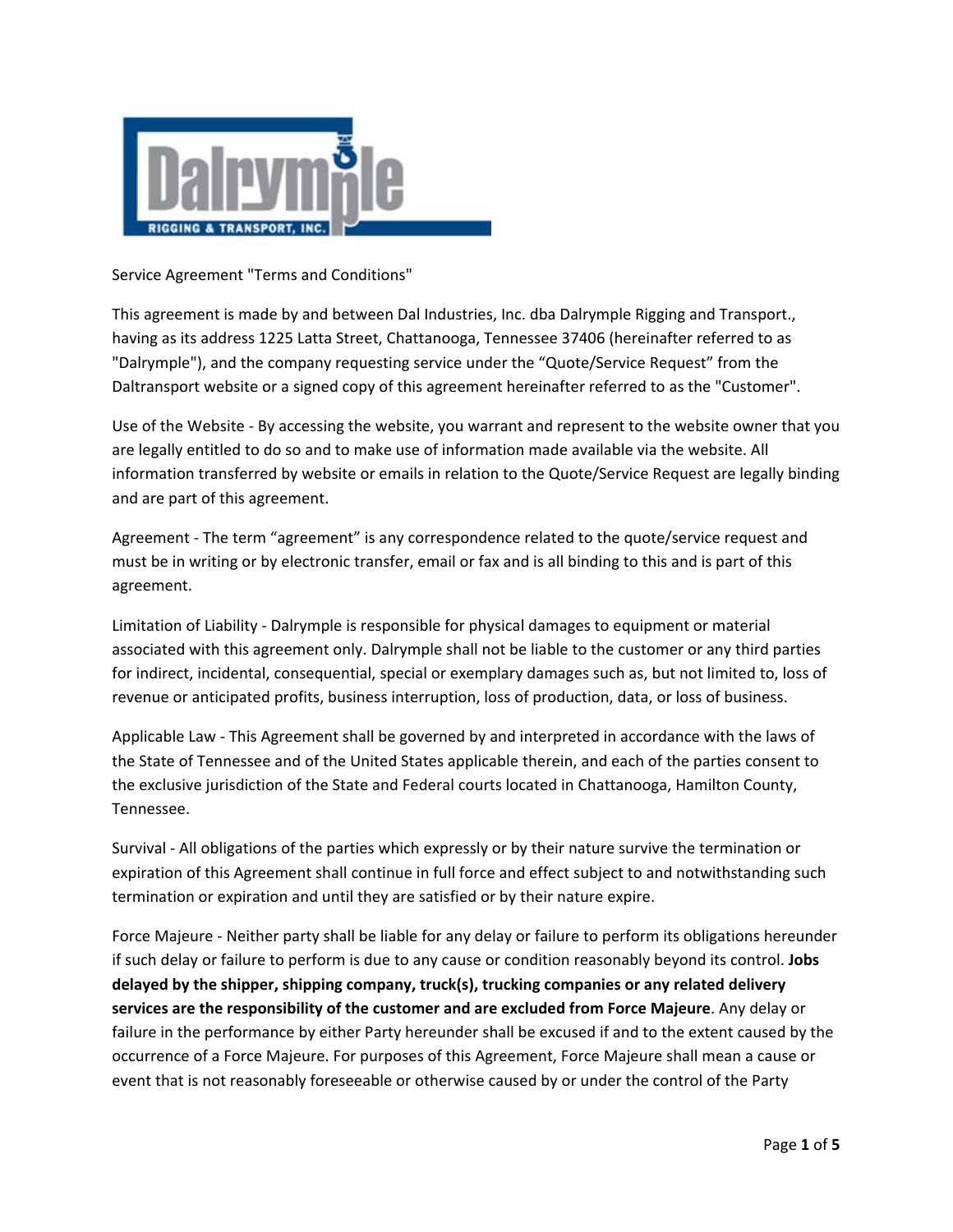claiming Force Majeure, including acts of God, fires, floods, explosions, riots, wars, hurricane, sabotage terrorism, vandalism, accident, restraint of government, governmental acts, injunctions, labor strikes.

Attorney's Fees ‐ Dalrymple shall be entitled to attorney's fees and related expenses in the event suit is brought or an attorney is retained to enforce the terms of this Agreement or to collect any moneys due hereunder or to collect money damages for breach hereof;

Modifications ‐ Any modifications to this Agreement must be in writing by both parties.

Authority to Contract ‐ Each party represents that the execution, delivery and performance of this Agreement has been duly authorized by such party, and that the person signing on each party's behalf has the power and authority to do so.

Voluntary Agreement ‐ The parties hereto each further represent and declare that they have carefully read this Agreement, they understand the contents thereof, and they are executing this Agreement freely and voluntarily.

Taxes, Permits ‐ Customer is responsible for any and all taxes due or necessary permitting needed on any level, Federal, State or Local governing agencies or authorities in association with this agreement.

Engagement of Services ‐ The Customer engages the services of Dalrymple to plan, develop, perform, and/or complete the project or projects as specified on this agreement.

Dalrymple accepts such engagement and agrees to use its best efforts to complete the project(s) described in on the reverse side in a professional workmanlike manner. The services described on the quote request shall be performed by the Dalrymple beginning on the dates specified in this agreement.

Daily Timesheet ‐ Dalrymple will at all efforts keep accurate time and materials used associated with this agreement and does employ the use of GPS tracking for its employee's. Dalrymple does not get a signature on a daily time sheet during the time the work is being performed. It is solely the customer's responsibility to get a signature if so required from the Dalrymple employee's or associates for the duration of the project for any time and materials used. Dalrymple will provide a print out to the customer upon request of the GPS locations and times associated with this agreement.

Surfaces and Structures ‐ Dalrymple will take every precaution to take care of the customers property, but Dalrymple is NOT responsible for any damage of any kind to, but not limited to; floors, driveways, parking lots , drainage pipes, plumbing ,sewers ,tanks, curbing or building structures due to the use of trucks, trailers, forklifts, skates, dollies or any other equipment used to perform the project.

Cancellations ‐ Customer has requested Dalrymple to perform work on a specific date in advance or called a "reservation." If customer cancels a reservation of services (7) days or less prior to date for any reason Dalrymple will charge a (4) hour minimum hourly rate for each day reserved.

Compensation/Charges ‐ As compensation for the services rendered by Dalrymple, Dalrymple will charge an hourly, half‐day, or daily rates as specified in the agreement or quotation. Dalrymple under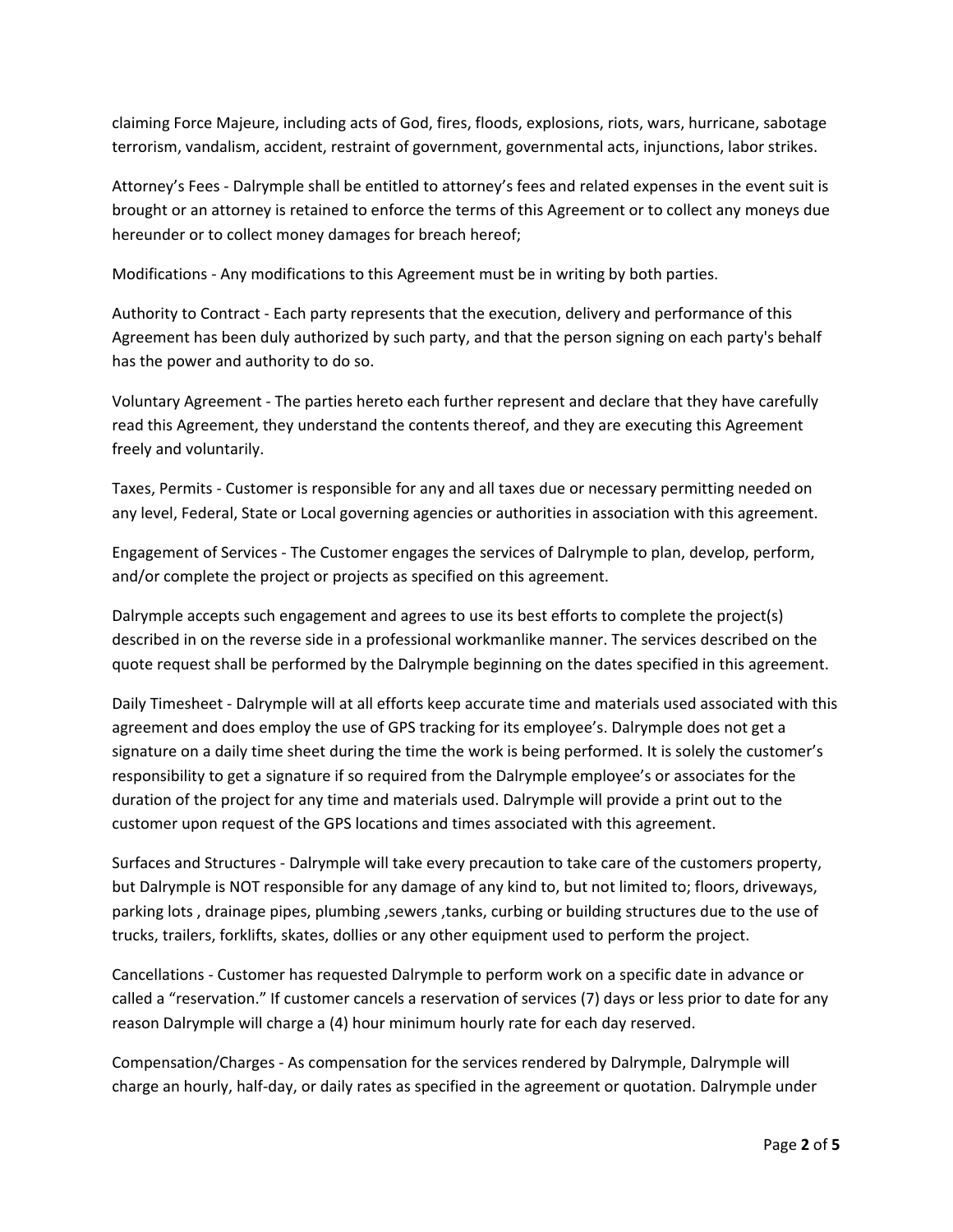this agreement will charge travel expenses from the office of Dalrymple to the location of the customer at the same rate quoted for services unless noted in writing otherwise. Dalrymple time starts when our equipment and/or its employees leave our Latta St. location in Chattanooga. Time for the project end upon the return of the equipment/ and or it employees to the same Latta St. location and is calculated in a daily basis. In some cases, Dalrymple will charge an equipment loading charge for jobs that require an extensive amount of equipment to perform the job. All work requested to be performed by Dalrymple requires a quote request and/or email conformation and a minimum deposit if required; payment terms are C.O.D. unless other terms are agreed to in writing. Deposits are non-refundable, but in certain cases may be applied to other projects, contracts or services. Dalrymple shall have a lien on all equipment and any associated attachments or materials for any outstanding account balance. If Dalrymple provides storage for customers equipment and other materials belonging to the customer for the convenience of the customer only and therefore assumes no risk for, and makes no guarantee concerning their safety while in storage, and are subject to storage fees unless otherwise listed in this agreement.

If a job runs in excess of 8 hours within a 24 hour period, an additional overtime charge(not to exceed \$25.00 per hour per man) will be added to the quoted rate for each man on that job.

Use of Agents or Assistants ‐ To the extent reasonably necessary to enable Dalrymple to perform the duties under this contract, Dalrymple is authorized to engage the services of any agents or assistants that Dalrymple may deem necessary and further to employ, engage, or retain the services of such other persons or consultants to aid and assist Dalrymple in the proper performance of the duties requested herein. The costs of the services of said necessary agents or assistants shall be chargeable directly to the Customer and any expenses incurred by Dalrymple in engaging such agents or assistants shall be reimbursed by the Customer on the presentation of the statement of the amount of said expenses.

Entire Agreement ‐ This agreement constitutes the entire agreement between the parties with respect to the subject matter hereof, supersedes all prior representations, negotiations and understandings, and may not be amended, or any provision waived, except in writing signed by the party against whom the amendment or waiver is sought to be enforced. The Customer acknowledges that no representation, promise, inducement, or statement of intention has been made by the Dalrymple which is not included in this Agreement.

Severability ‐ Any provision which is illegal, invalid or unenforceable shall be severable and shall not affect the remaining provisions of this Agreement.

Headings ‐ The headings in this Agreement do not affect its interpretation.

Successors and Assigns ‐ This Agreement shall inure to the benefit of and be binding upon the parties and their respective successors, heirs, executors, administrators, legal representatives and permitted assigns.

Indemnification ‐ The Customer agrees to defend, indemnify, and hold harmless Dalrymple and any of its officers, directors, employees, successors, and assigns from and against any and all liabilities, losses,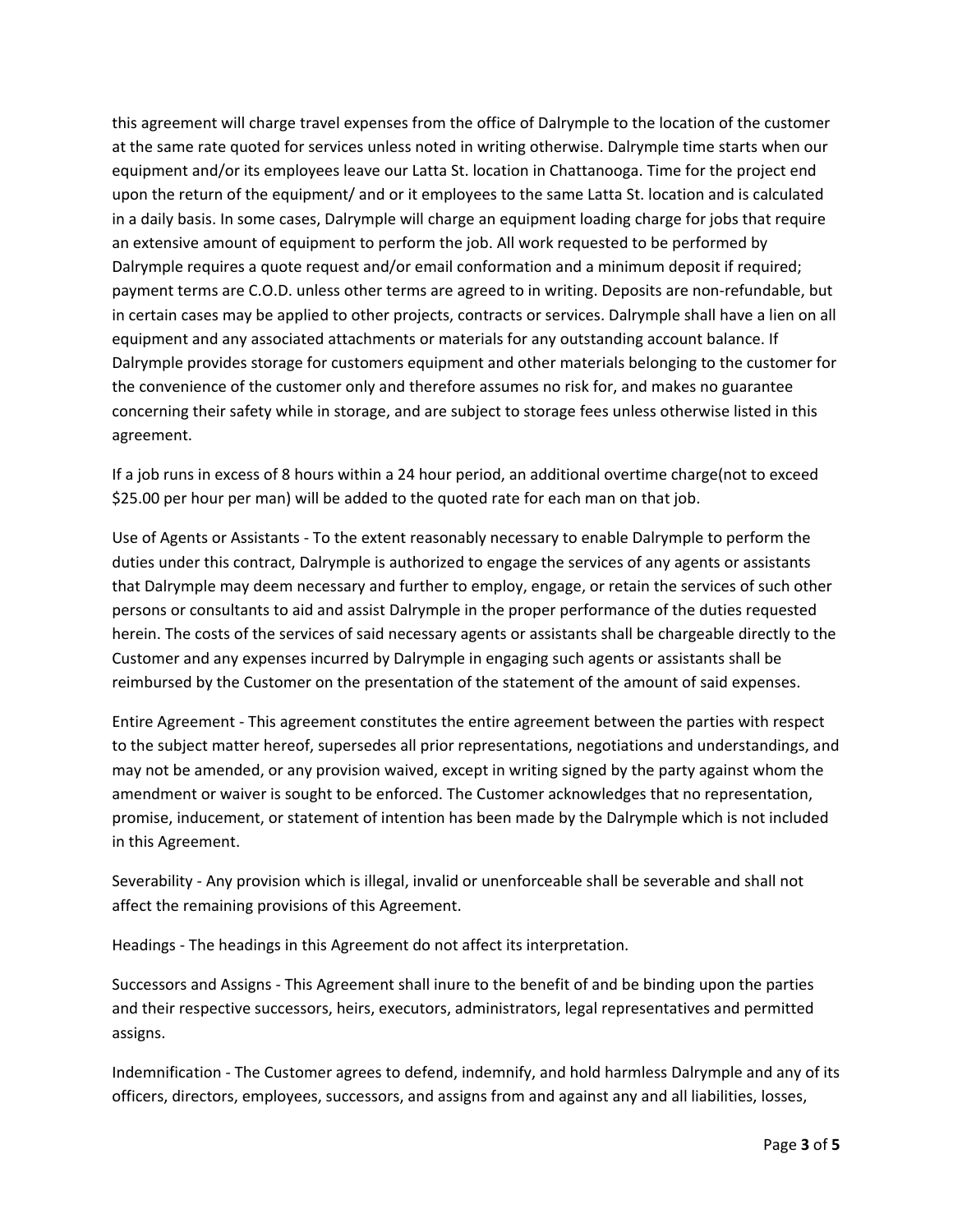damages, claims, demands, costs, judgments, and expenses (collectively, "Claims"), including reasonable attorneys' fees and court or arbitration costs, arising out of or relating to any breach or alleged breach of any of Customers own representations and warranties, covenants or agreements contained in this Agreement or any exercise of the rights granted to Dalrymple under this Agreement. In addition, the Customer acknowledges and understands that Dalrymple assumes no duty or responsibility and consequently has no liability to the Customer or to any third party for any claim of personal injury, property damage including but not limited to lost profits, copyright infringement, trademark infringement, service mark infringement, patent infringement, trade secret misappropriation or other claim arising out of the work performed by Dalrymple. The Customer shall, at its own expense, defend, indemnify and hold harmless Dalrymple and its directors, officers.

Insurance ‐ The Customer shall obtain and maintain in force public general liability insurance coverage in limits of not less than one million dollars (\$1,000,000.00) and adequate property insurance on the premises or job site where Dalrymple is directed to perform services. Dalrymple shall carry and maintain at all times during which services are provided by Dalrymple workers compensation insurance in the statutory amount and any other insurance as may be required by applicable law. All the policies of insurance coverage by Dalrymple shall exclude recovery due to business interruption of a customer's operations in the performance of the services.

Waiver - The failure at any time to require performance of any provision shall not affect the full right to require performance at any later time. The waiver of a breach of any provision shall not constitute a waiver of the provision or of any succeeding breach.

Independent Contractor ‐ Dalrymple shall be an independent contractor and not an employee of the Customer under this Agreement.

Warranties ‐ Except as expressly provided in this Agreement, the Dalrymple makes no warranties and hereby disclaims all warranties, whether express or implied, written or oral, with respect to the work performed for the Customer, including any warranty of merchantability or fitness for a particular purpose. The Customer warrants and represents the accuracy of completeness of any information furnished to Dalrymple in connection with the production of the project(s) which is the subject matter of this Agreement. Dalrymple shall not be responsible for inaccuracies or omissions which are the result of inaccurate or incomplete information furnished to Dalrymple by the Customer. The Customer further warrants and represents that it has secured permission and clearances to use any protected material from the owners of such protected material provided to Dalrymple.

In consideration of the mutual promises contained in the Agreement, the parties hereby agree as follows:

Whereas the Customer desires to engage the services of Dalrymple to plan, execute, and/or complete the project or projects on this agreement and enumerated in this Service Agreement: Whereas Dalrymple is engaged in the business of but not limited to; machinery moving and transportation.